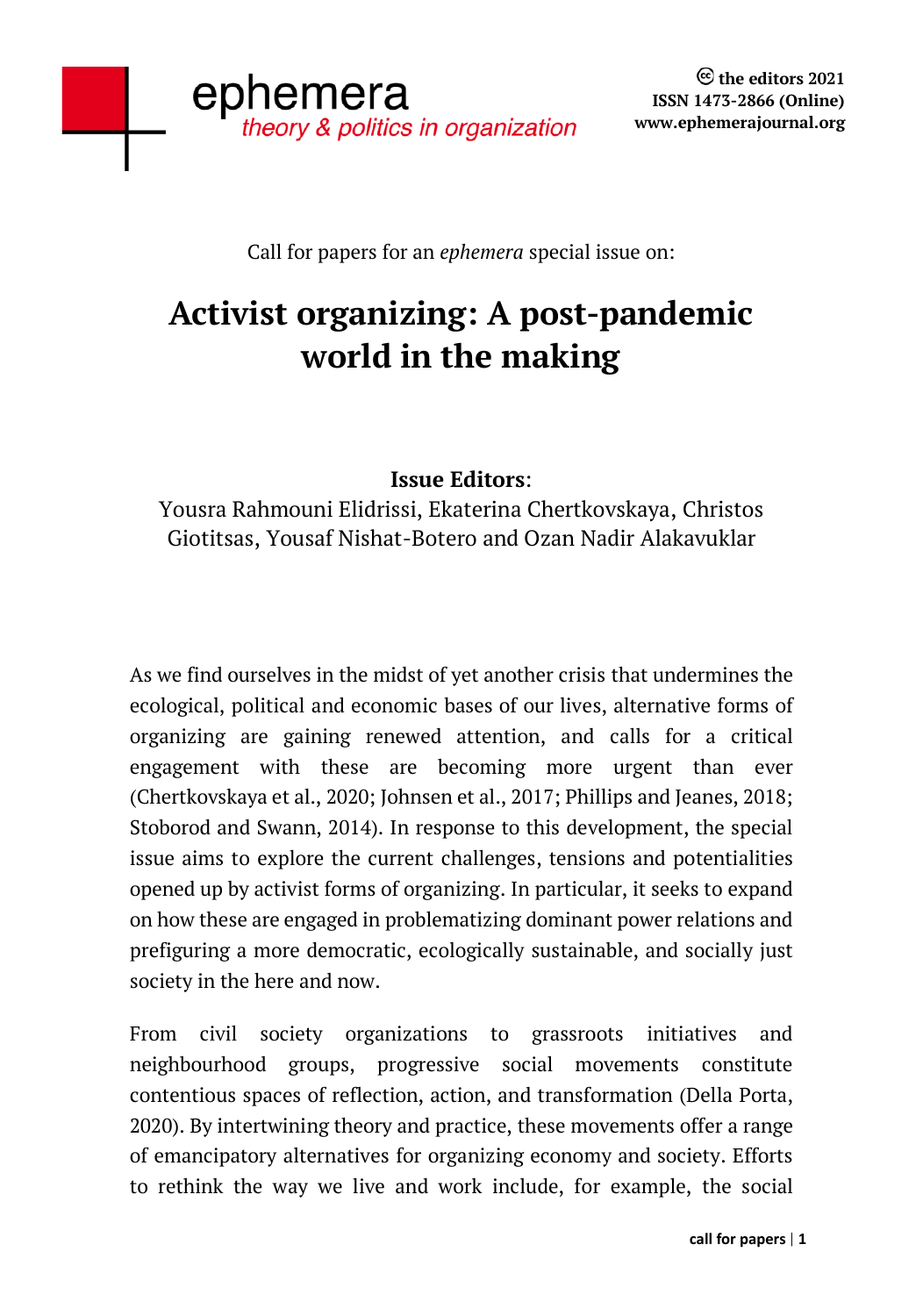solidarity economy (e.g. World Fair Trade Organization), the mutualist movement (e.g. coop banks), local currencies (e.g. Bristol Pound), transition towns (e.g. Transition Network), intentional communities, and ecovillages.

In the last decade, there have been massive mobilizations around climate justice and against austerity policies, racial and gender inequality, through the precariat movement and the struggles of the everyday (Graham and Papadopoulos, 2021). These have persisted despite the challenges of the global pandemic and the associated restrictions on public action (Chattopadhyay et al., 2020; Pleyers, 2020). From global school strikes to occupations and civil disobedience, activist organizing fosters a (re)articulation of our understanding of autonomy (e.g. Bohm et al., 2010), care (e.g. Ortega-Williams, 2021), leadership (e.g. Fotaki and Foroughi, 2021), solidarity and allyship (Smolovic Jones et al., 2020). Beyond their diversity, these alternative forms of organizing embody a new world that is already in the making and contains the seeds of a post-pandemic future, bursting with hope and possibility. In this special issue, we wish to reflect on various forms of activist organizing, their bottom-up practices, tensions and transformative potentials as well as from academics' engagement with these struggles.

While universities have long been sites of both elite reproduction and social change efforts, they are nowadays increasingly threatened by corporate-conservative agendas that aim to silence critical work and heterodox perspectives (see, for example, in [France](https://www.opendemocracy.net/en/can-europe-make-it/open-letter-the-threat-of-academic-authoritarianism-international-solidarity-with-antiracist-academics-in-france) the pressure on scholars of race and decolonialism; in the UK, [targeting critical](https://docs.google.com/forms/d/e/1FAIpQLSd6LKASpFkpwidMcqFrNl_dKzI07as4ZbtOQAiuJWpSlWwNIA/viewform)  [management and political economy scholars for redundancies;](https://docs.google.com/forms/d/e/1FAIpQLSd6LKASpFkpwidMcqFrNl_dKzI07as4ZbtOQAiuJWpSlWwNIA/viewform) in Russia, the [political repression of DOXA journal;](https://doxajournal.ru/statement) in Turkey, the authoritarian climate in the universities and the resistance of Boğaziçi University academics). Against this background, critical scholarship blurs the boundaries between research and organizing, drawing from the traditions of academic activism and its heritage in critical theories, including postcolonial, feminist and queer studies. Despite the numerous challenges and dilemmas it poses (Alakavuklar, 2020), engaged scholarship shows how research practices can become tools of resistance, subverting the politics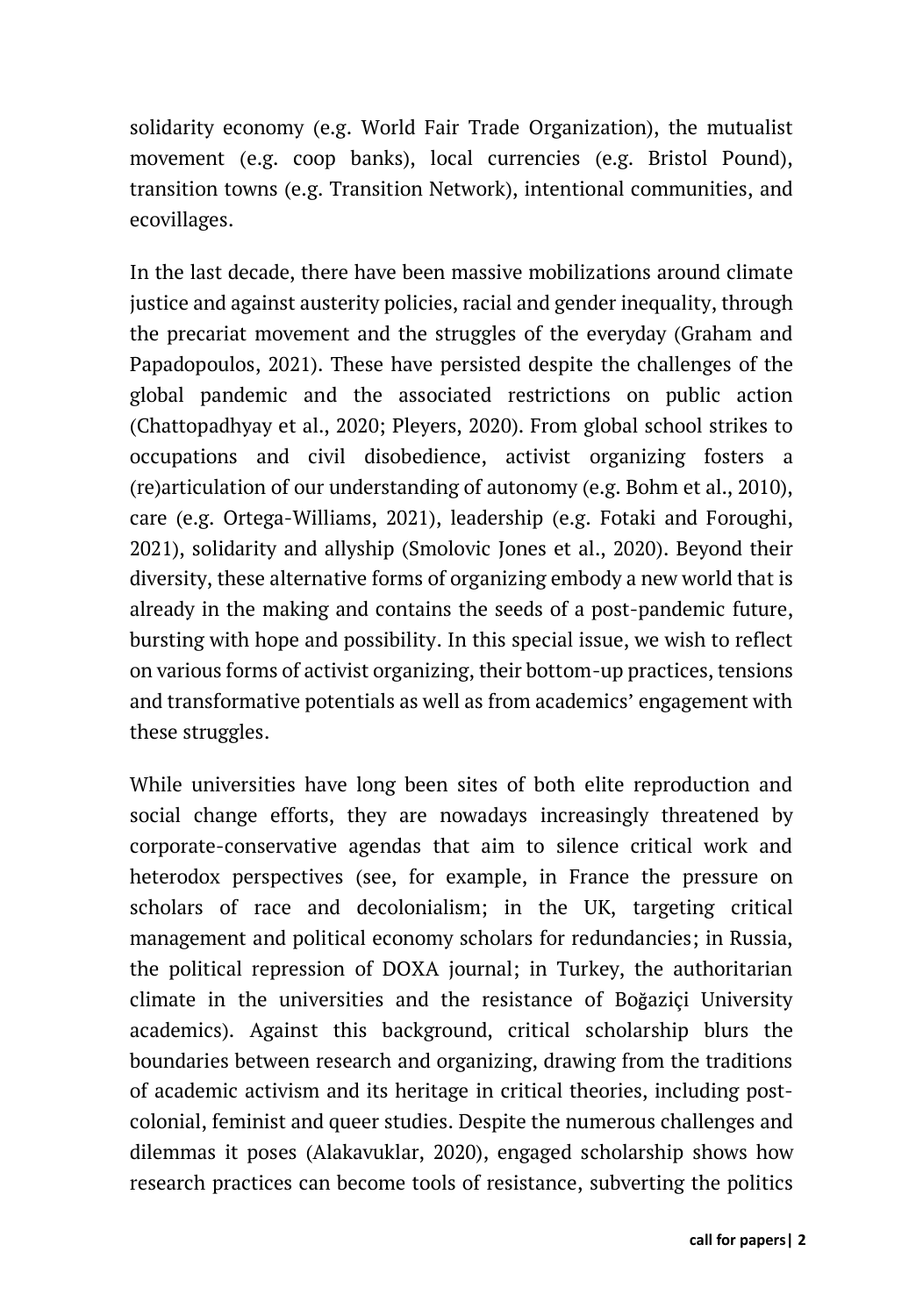of knowledge production and distribution (Choudry, 2015, 2020; Dadusc, 2014; Denzin et al., 2008; Smith, 2012) and contributing to the development of a critical praxis (see Banerjee, 2021; Bell et al., 2019; Contu, 2020; Parker and Parker, 2017; Reedy and King, 2019) that goes beyond rhetorical types of interventions (Choudry, 2020). In light hereof, we would like to hear about theoretical as well as experiential interventions of academics involved in and around activist organizing.

We invite activists, artists, practitioners and researchers to contribute to the ongoing dialogue on activism, organizing, and post-capitalist transformation. We encourage participation in a variety of formats including articles, research notes, interviews, photo essays, short films, book reviews, artistic performances and experimental contributions. Possible topics might include, but are not limited to:

- Activist organizing and emerging transformative subjectivities
- Self-management, collective ownership and other practices of activist organizing such as solidarity, autonomy, shared leadership, etc.
- Collective action and mobilization within, against and beyond capitalist practices
- Strategies, tactics and alliances of activist organizing
- Challenges of/to academic-activist forms of engagement and the politics of knowledge (co-)production
- Contribution of critical theories to activist organizing: diverse economies, social movements theory, the commons, queer theory, anarchism(s), Marxism(s), feminism(s), post/de-colonialism(s), etc.

## **Contributions**

*ephemera* encourages contributions in a variety of formats including articles, notes, interviews, book reviews, photo essays and experimental modes of representation. Information about some of these formats and *ephemera*'s submission guidelines can be found at: [www.ephemerajournal.org/how-submit.](http://www.ephemerajournal.org/how-submit) For our formatting rules, please see the ['Abc of formatting'](http://www.ephemerajournal.org/sites/default/files/other/10%20How%20to%20submit%3AAbc%20of%20formatting%20.pdf) guide. The submissions will undergo a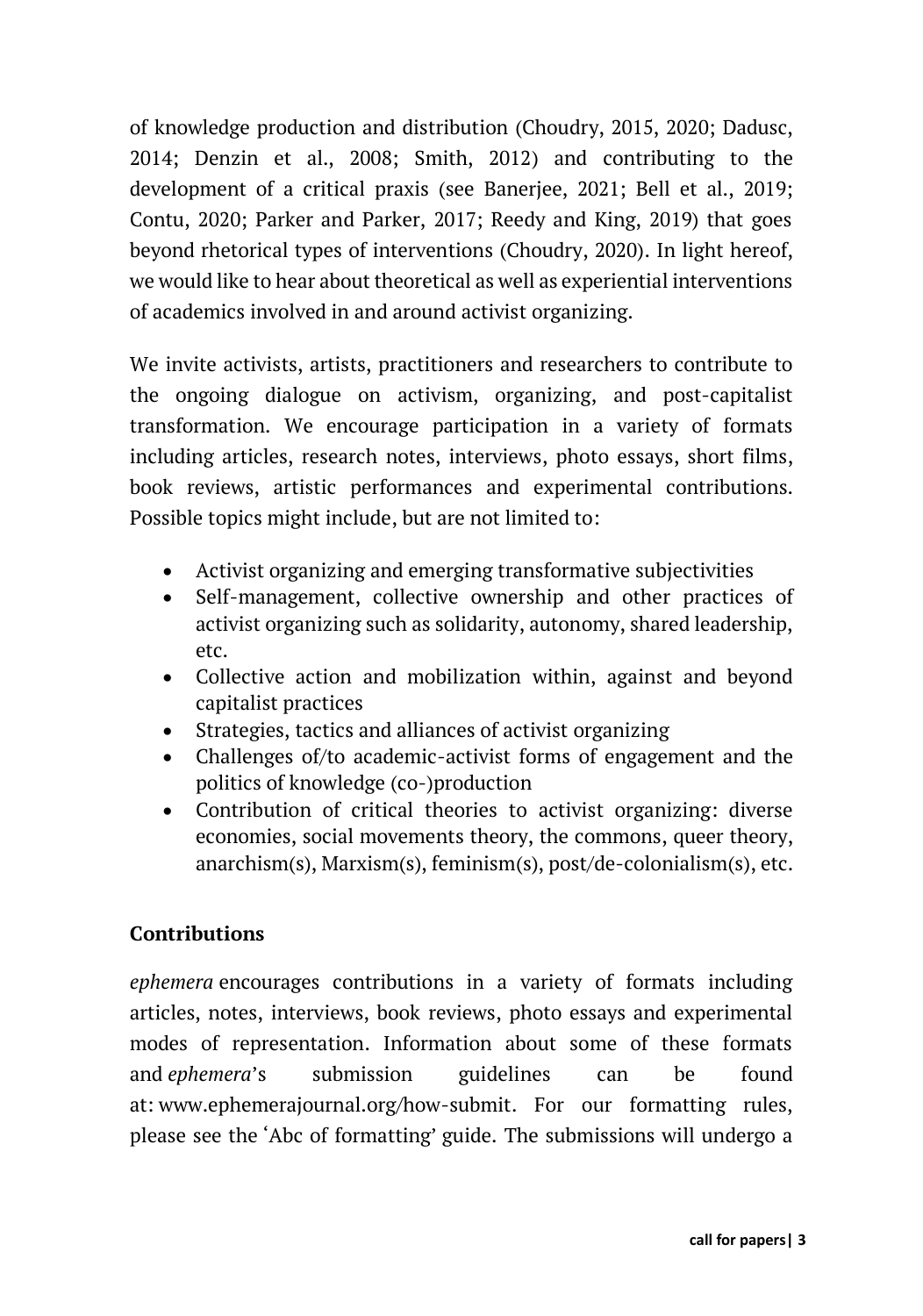double-blind review process. For further information, please contact one of the special issue editors.

#### **Deadline for submisisons: 15 March 2022**

All submissions should be sent to one of the special issue editors: Yousra Rahmouni Elidrissi (y.rahmounielidrissi@uu.nl), Ozan Nadir Alakavuklar (o.n.alakavuklar@uu.nl), Ekaterina Chertkovskaya [\(ekaterina.chertkovskaya@miljo.lth.se\)](mailto:ekaterina.chertkovskaya@miljo.lth.se), Christos Giotitsas [\(chris.giotitsas@gmail.com\)](mailto:chris.giotitsas@gmail.com) or Yousaf Nishat-Botero (Yousaf.Nishat-Botero@cass.city.ac.uk).

#### **references**

- Alakavuklar. O. N. (2020) **'(**Re)Imagining the activist academy', In A. Pullen, J. Helin and N. Harding (eds.) *Writing Differently* - *Dialogues in CMS (vol. 4)*  (pp. 193-207). Emerald Publishing.
- Banerjee, S.B. (2021) 'Decolonizing management theory: A Critical perspective', *Journal of Management Studies*, doi: 10.1111/joms.1276.
- Bell, E., S. Meriläinen, S. Taylor and J. Tienari (2019) 'Time's up! Feminist theory and activism meets organization studies', *Human Relations*, 72(1): 4- 22.
- Bohm, S., AC. Dinerstein and A. Spicer (2010). '(Im)possibilities of autonomy: SocialMovements in and beyond Capital, the State and Development', *Social Movement Studies*, 9(1): 17-32.
- Chattopadhyay, S., L. Wood and L. Cox (2020) 'Organizing amidst COVID-19', *Interface*, 12(1): 1-9.
- Chertkovskaya, E. O.N. Alakavuklar, E. Husted and M. Rácz (2020) 'Reconfiguring work and organizing for post-pandemic futures', *ephemera*, 20(4): 1-18.
- Choudry, A. (2015) *Learning activism: The intellectual life of contemporary social movements*. Toronto, Ontario, Canada: University of Toronto Press.
- Choudry, A. (2020) 'Reflection on academia, activism and the politics of knowledge and learning', *The International Journal of Human Rights,* 24(1): 28-45.
- Contu, A. (2020) 'Answering the crisis with intellectual activism: Making a difference as business schools scholars', *Human Relations*, 73(5): 737-757.